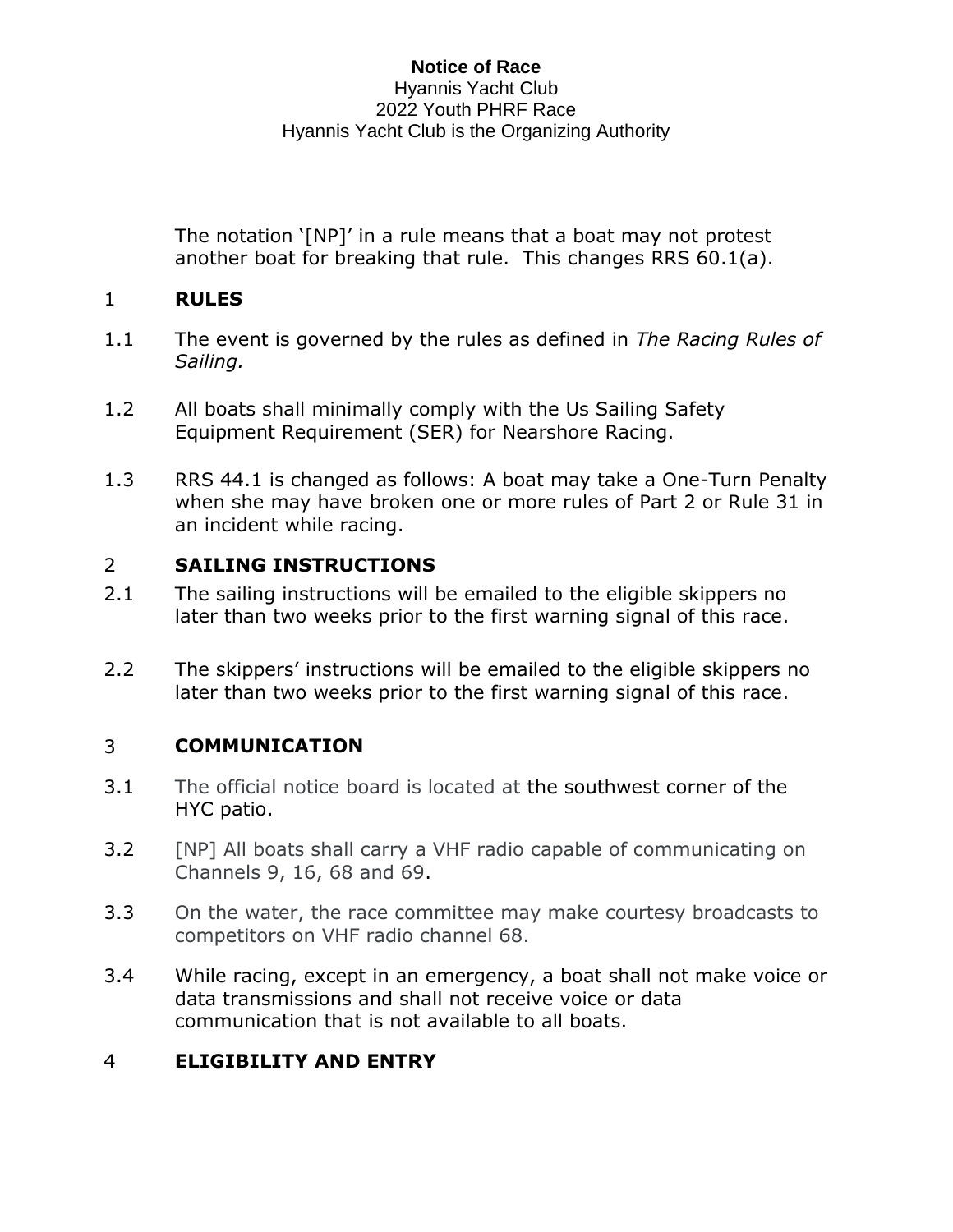- 4.1 All skippers shall be current members of US Sailing.
- 4.2 All volunteer vessels must be approved by the PRO and the Race Organizers.
- 4.3 The race is open to all Hyannis Yacht Club Youth Program Participants, their parents, and their instructors
- 4.4 The event is open to all mono-hull boats with a minimum length of 24 feet (LOA) and a valid 2022 PHRF New England certificate.
- 4.5 Eligible boats may enter by emailing [ams@vallegroup.com](mailto:ams@vallegroup.com) with the intent to volunteer themselves, minimum crew to sail their boat safely, and their boats for this event. Intent to volunteer shall be provided no later than July 5, 2022.
- 4.5.1 Eligible Youth, Instructors, or Parents should email [CJBrownrealtor@gmail.com](mailto:CJBrownrealtor@gmail.com) to register.
- 4.6 To be considered an entry in the event, a boat must receive a positive acknowledgement from the "race organizers" on July 20, 2022.
- 4.6.1 To be considered an entry in the event, a Youth, Instructor or Parent shall complete all registration requirements by no later than 1800, Thursday July 18, 2022.

#### 5 **FEES**

5.1 There is no registration fee for this event.

### 6 **SAFETY**

- 6.1 It shall be the sole and inescapable responsibility of the owner and master of each boat to declare that she is seaworthy in hull, rig, and gear and that she is properly equipped and competently manned and sailed.
- 7 ADVERTISING AND PHOTOGRAPHY
- 7.1 By participating in this race or series, each competitor grants to the organizing authority and its members the right in perpetuity to make, use and show and to license any other person to so make, show, and use, from time to time at their discretion, any photographs, sound recordings, motion pictures and live, taped or filmed television or other productions of them or their property made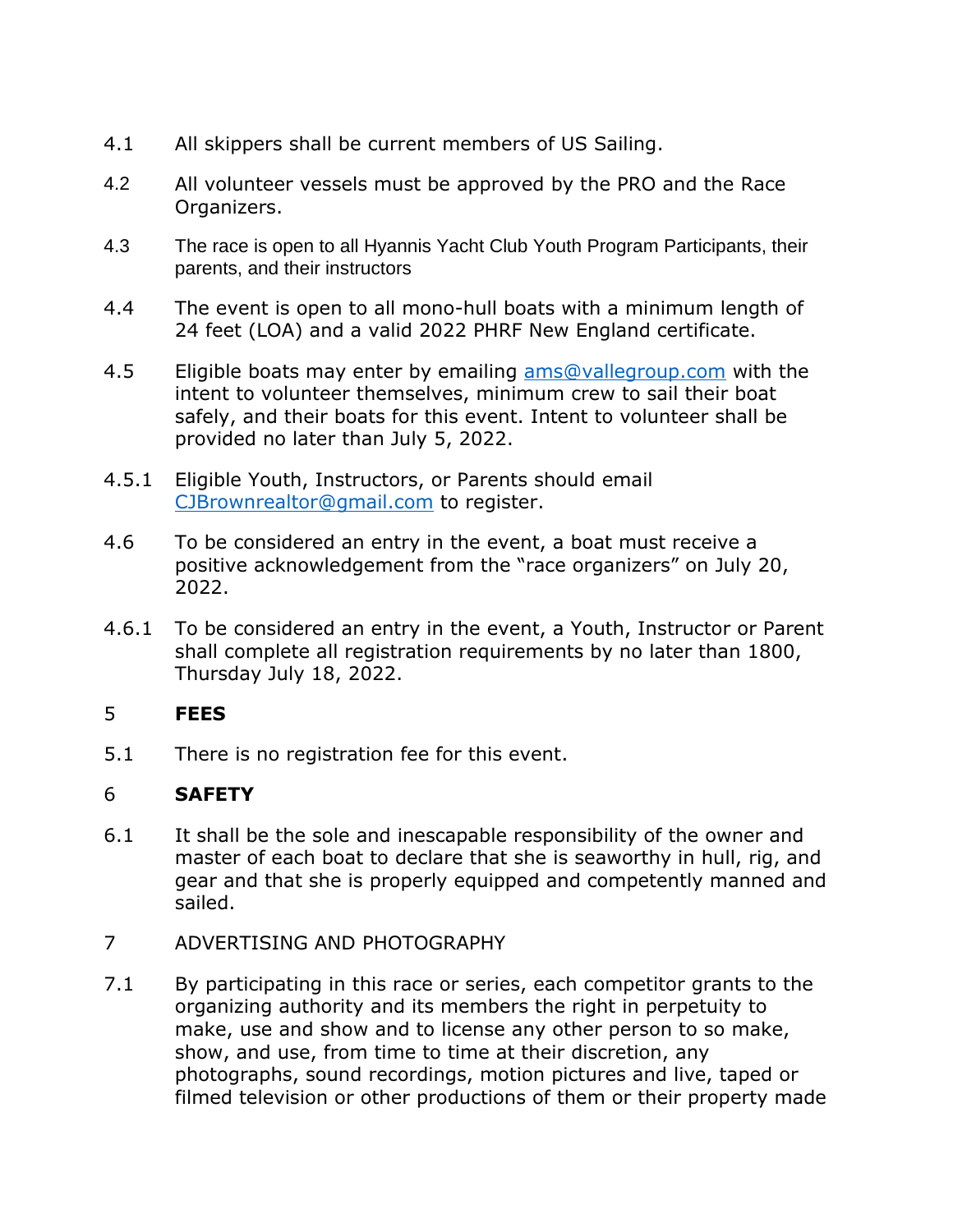during the period of the series.

## 8 **SCHEDULE**

- 8.1 Scheduled date of racing is July 22, 2022.
- 8.2 Skipper's meeting is Friday July 22, 2022 at 1200 hrs.
- 8.3 Youth sailors should arrive on the HYC Patio July 22, 2022 between 1215 hrs and 1230 hrs.
- 8.4 The first warning signal is intended for 1400 hrs

### 9 **EQUIPMENT INSPECTION**

9.1 Boats may be inspected at any time to determine compliance with any rule.

#### 10 **VENUE**

10.1 Racing shall take place on Nantucket Sound.

#### 11 **COURSES**

- 11.1 The course(s) to be sailed will be as follows: Triangle
- 11.2 The drop marks that may be used are as follows: yellow or orange Inflatable
- 11.3 Course length ranges from 3-8 miles, depending on weather conditions.

#### 12 **SCORING**

12.1 The scoring system is as follows: Low Point System using time on distance.

#### 13 **RISK STATEMENT**

13.1 RRS 3 states: 'The responsibility for a boat's decision to participate in a race or to continue to race is hers alone.' By participating in this event each competitor agrees and acknowledges that sailing is a potentially dangerous activity with inherent risks. These risks include strong winds and rough seas, sudden changes in weather, failure of equipment, boat handling errors, poor seamanship by other boats, loss of balance on an unstable platform and fatigue resulting in increased risk of injury. **Inherent in the sport of sailing is the**